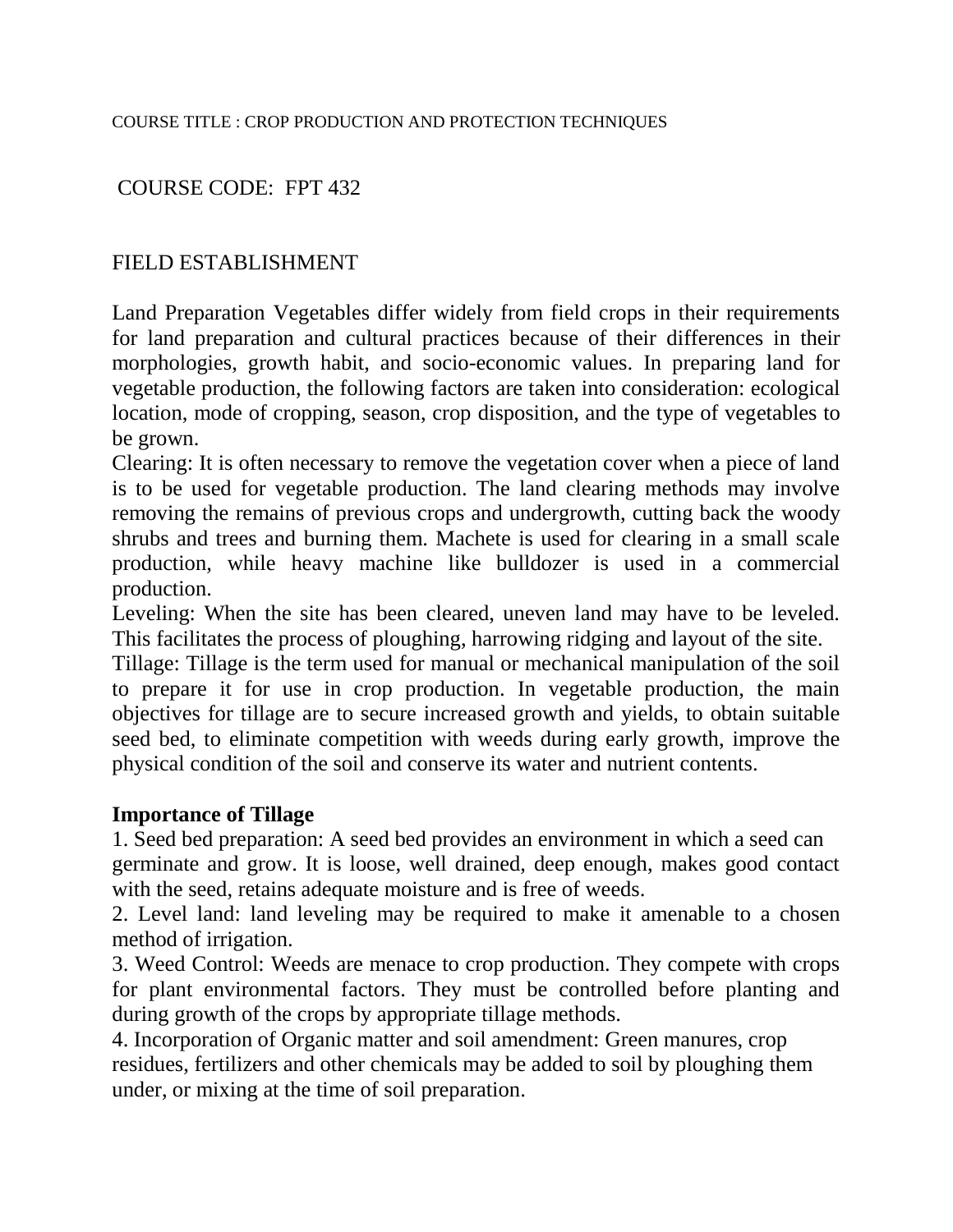5. Improved Physical properties of the soil: Compaction of the fields impede drainage, rooting and crop growth. A hard pan also be caused by traffic may be broken up by tillage method.

Erosion control: The soil surface after tillage may be such that it impedes run off. Stubble may be incorporated or ridges constructed to curb erosion. Tillage Tools: Hoe, cutlass, Garden fork, Hand fork, disc plough, disc harrow

Conservation measure: Most suitable land for vegetable growing in the humid tropics is usually sloppy. When such site has to be used for growing vegetables, soil conservation measure must be carried to prevent top soil from being washed away. After clearing, ploughing and ridging, the surface of the soil is in a very unstable condition unless efficient conservation measures are adopted. The most frequently used methods include the following:

Terracing: This is the most traditional methods used in the prevention of erosion and is effective on land which has a fairly steep slope. It is obtained by constructing flat areas along the main contours of the land.

Cover Crops: These are planted to prevent exposure of the soil from direct solar radiation and falling rain when any part of the farmland is not used for planting. The most suitable cover crops are the forage legumes such as *Calopogonium mucunoides, Pueraria phaseoloides, and Stylosanthes gracilis,* the leaves of which will provide cover over the land. These crops also improve the fertility of the soil. Strip cropping: The cultivation of different types of crops in narrow strips usually on steep slope or hill side to maintain

# **Planting**

Vegetables can be propagated either by direct sowing and transplanting methods. Direct sowing: Vegetables are sowed either by broadcasting or by seed drilling methods.

Broadcasting method: In broadcasting, seeds are spread over the prepared land by throwing small quantities of the seeds into the air close to the surface of the prepared land. Broadcasting is the normal practice in sowing seeds of most leafy vegetables such as *Celosia, Amaranthus Corchorus*.

Seed drilling method: This is a method for planting small seeded vegetables in rows.

Shallow furrows are made at the spacing recommended for the crop and the seed drilled along the furrows. This method can also be used for some leafy vegetables such as *Celosia, Amaranthus, Corchorus*.

Transplanting method: Vegetable seedlings are first raised in the nursery for a required period of time before they are transplanted on the field. Seedlings are transplanted in the morning or in the evening to avoid transplanting shock.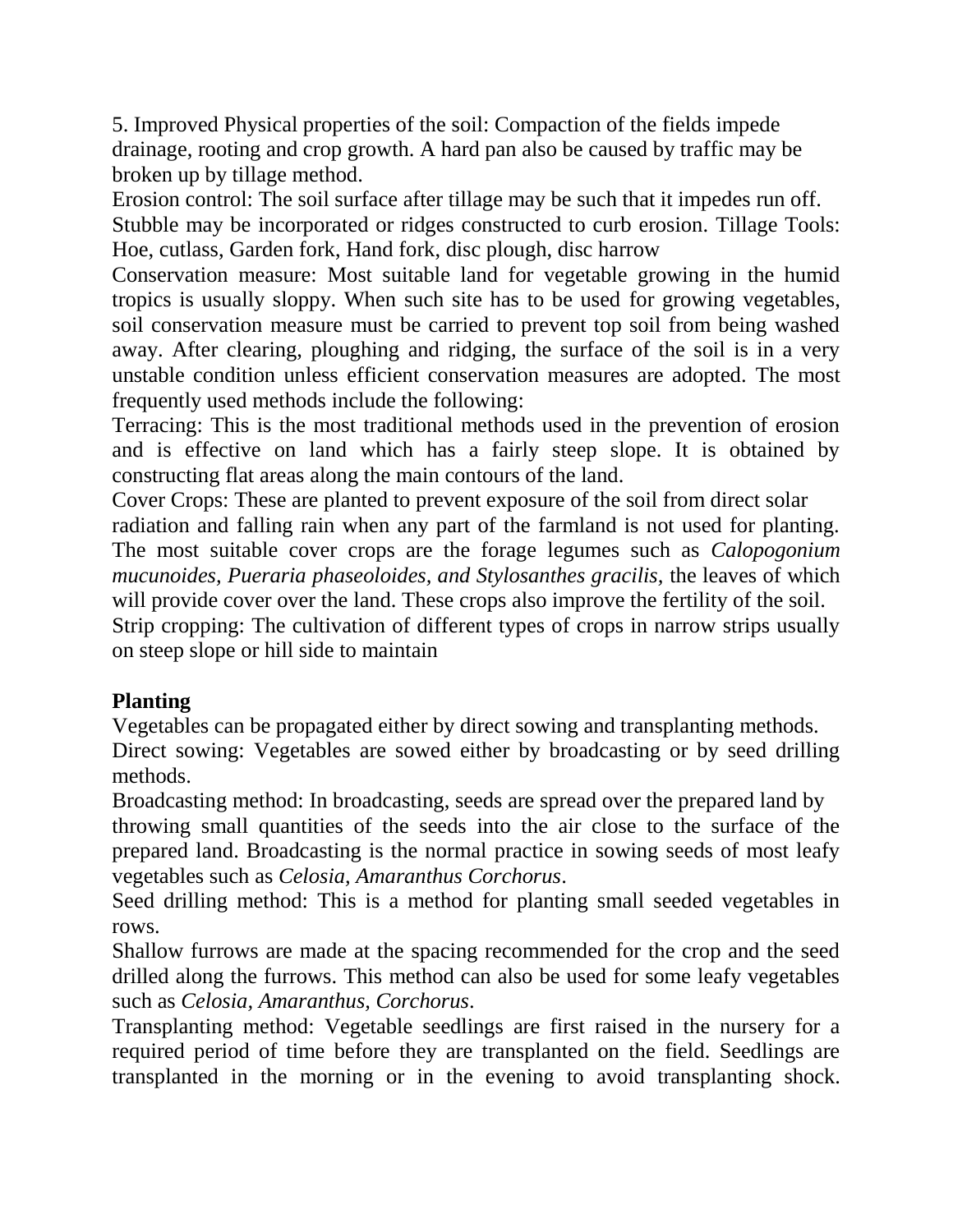Vegetables like tomato, pepper, cabbage, egg plant, garden egg are planted by using transplanting method.

### **Transplanting Techniques:**

i. Clearing of site

- ii. Removal of trash by burning
- iii. Preparation of bed
- iv. Seedling sowing
- v. Watering
- vi. Erecting of permanent supports for shading.

# **Routine Operations**

Thinning: Thinning of vegetable is done to reduce the number of seedlings per stand when planted in situ. It is also used to obtain regular spacing and plant population when sowing is done in drills by removing the weakest seedlings or those infected by diseases or damaged by insect pests.

Supplying: This is the practice of providing missing stands of vegetables planted by direct sowing as a result of poor emergence or when seedlings are damaged by pests. The essence of seed supply is to maintain correct plant population. Supplying of seeds has to be carried out as early as possible after emergence.

Staking: This is usually required for vegetables with climbing growth habit such as fluted pumpkin, or those with weak stems such as tomato. Staking is done to provide support for the plant to climb and display the leaves for photosynthesis to take place. The support allows the plant to carry more load without touching the soil thus enhancing the quality of the fruit.. Stake can be made from bamboo or other available wood.

Mulching: A mulch is a layer of plant residue or other materials which is applied to the surface of the soil in order to reduce evaporation, run-off or to prevent weed growth. The purpose of mulching is to conserve soil moisture. Mulching also ensure clean fruit, hasten maturity and increase yields. Most vegetables grown in the humid or semi-arid region, particularly those with fairly long duration such as pepper, egg plant and tomatoes, benefit from mulching.

Watering: One of the most critical inputs to vegetable production in semi-arid areas, dry season farming and nursery establishment is water. During the dry season or off season, the source of water for vegetable growing is from irrigation while in the wet season, rainfall is the source of water. Young vegetable seedlings in the nursery or in the field should be watered in the early morning or in the evening. Watering should be done before transplanting particularly in the evening. Over-watering can be very harmful and can encourage the development of pathogenic diseases and also cause mechanical damage to the seedlings.

Fertilizer application: This is an important variable cost in vegetable production, As all vegetables, particularly the leafy grow quickly, they must be provided with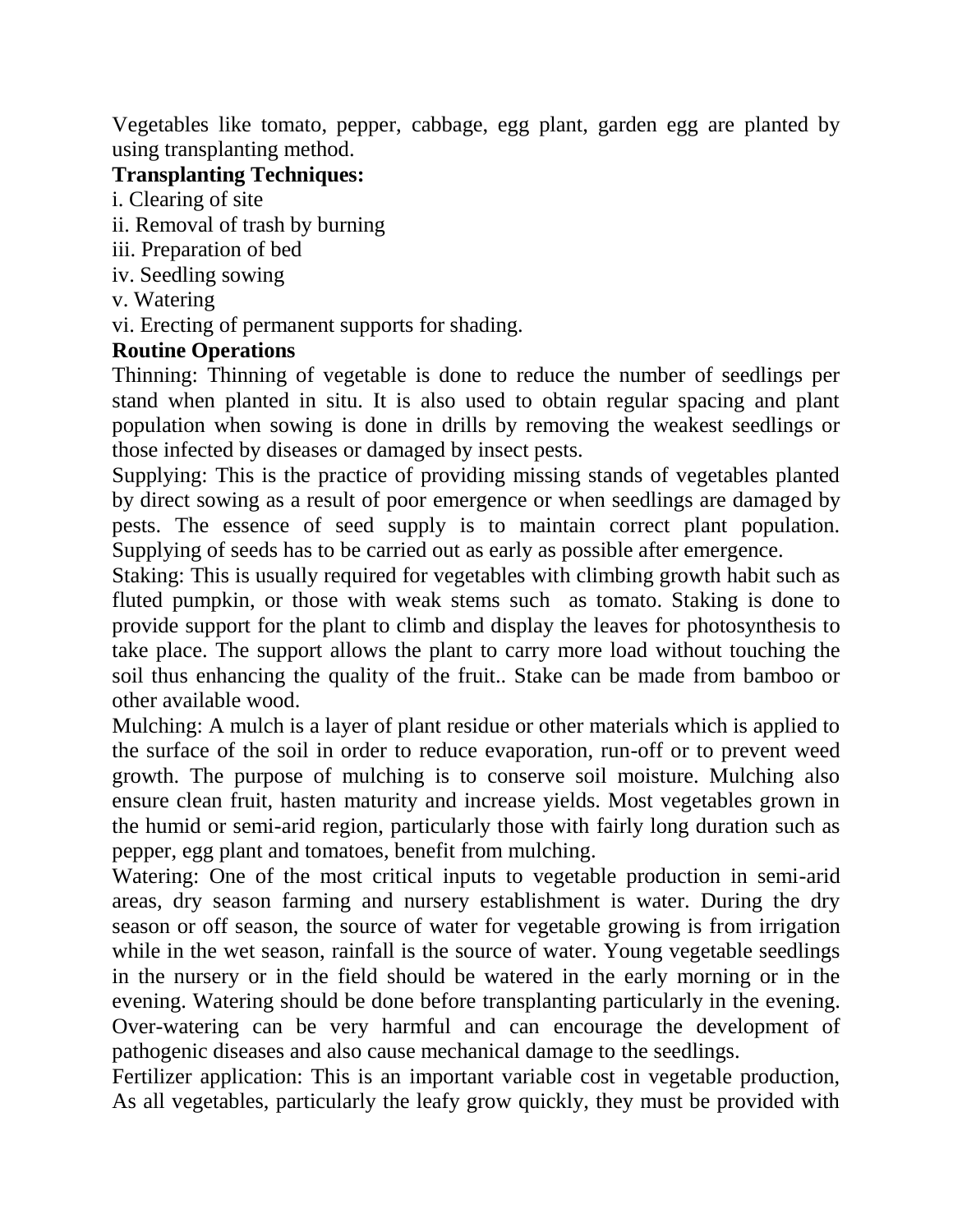ample supplies of nutrients such as nitrogen. Application of N fertilizer has been shown to increase yield and to enhance the content of mineral elements such as Ca, P, Na, Zn and Mg. In some tropical leafy vegetables, fertilizers such as FYM and other sources of P and K can be applied as pre-plant basal dressing or after the plants have become established as post planting application.

**Weeding:** Weed is any plant that grows where it is not wanted. Weed can reduce yield up to 40-60% if not controlled. Weeds can be controlled using cultural, physical, chemical and biological methods. Weed seeds and rhizomes can be killed using physical method during land preparation by burning. Mulching of soil can also be used to smother weeds.

Intercropping of spreading vegetables like melon with some erect and broad leaf crop like okra can provide ecological protection against weed development. Hoeing, pulling and rouging are carried out during the early stages of growth. Chemical weed control is applied in commercially grown vegetable crops.

Pest and diseases Control: Attack by pest and disease is one of the major factors militating against increased vegetable production in the tropics. Insects and disease infestation in vegetable crops bring about heavy losses through yield reduction, lowered quality of produce, increased costs of production and harvests. Control measures include:

i. planting of high quality, disease-free seed

ii. use of disease resistant varieties.

iii. use of vegetables best suited to climate and soil.

iv. weed control

v. destroy the remains of annual crop after harvest to prevent pest build-up. HARVESTING OF VEGETABLES:

- Harvesting is the separation of the portion of need from the mother plant.
- May be carried out once or over time or repeatedly.
- Leafy vegetables may be harvested by total removal or by ratooning.
- $\bullet$  . The seed and the fruit vegetables may be harvested once, or by topping or digging or lifting.

Fruit vegetables may be harvested over a period of time by picking.

Maturity Indices:

- Optimum vegetative growth for the leafy vegetables.
- Fruit/ seed maturity, for the fruit vegetables.
- Onset of fruit ripening.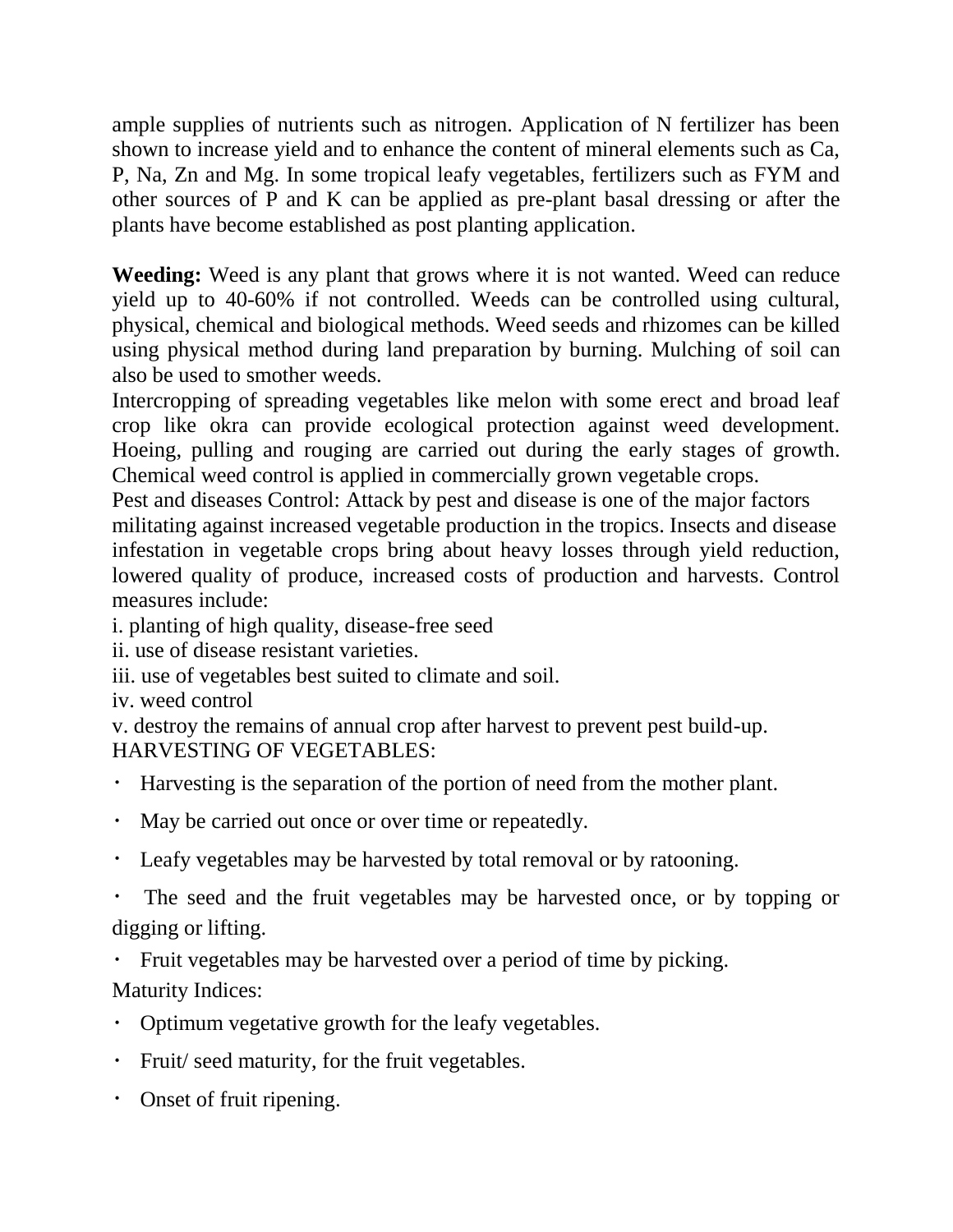- Harvesting should be done on clear, dry days, for the fruit vegetables.
- Individual, manual harvesting is preferable.
- Readiness for harvesting is affected by the species and climatic factors.  $\bullet$  .

POST – HARVEST CULTURAL PRACTICES:

- These are activities carried out after harvesting till disposal.  $\bullet$  .
- Major activities include: Preservation, Processing; Storage and Marketing.
- affiliated activities include: Transportation and Handling.

### PROCESSING:

- Can be partial or total.
- Most leafy vegetables are only partially processed for preservation.
- They can be trimmed, washed, sliced and then dehydrated for preservation.

e.g.Amaranthus, Celosia.

Some fruit vegetables can also be sliced and dried for preservation. e g. Pepper, Onion.

- Some leafy vegetables can be blanched in hot water.
- Fruits may be totally processed into paste or slurry in the factories. For canning.
- Vegetable seeds can be threshed, winnowed and dried for preservation. STORAGE:
- Vegetables, in the fresh state are not usually stored for a long period.
- Storage/Preservation is usually done to keep vegetables for only a short period.

Vegetables are usually highly perishable in nature, and so, do not store for a long time.

- Short-term storage can be done, using clay pots or padded materials.
- Storage should be done under cool, humid conditions.
- Refridgeration can be used for some vegetables.
- Freeze storage is usually not appropriate.
- Vegetable seeds may require a storage temperature of about  $10 15$  oC.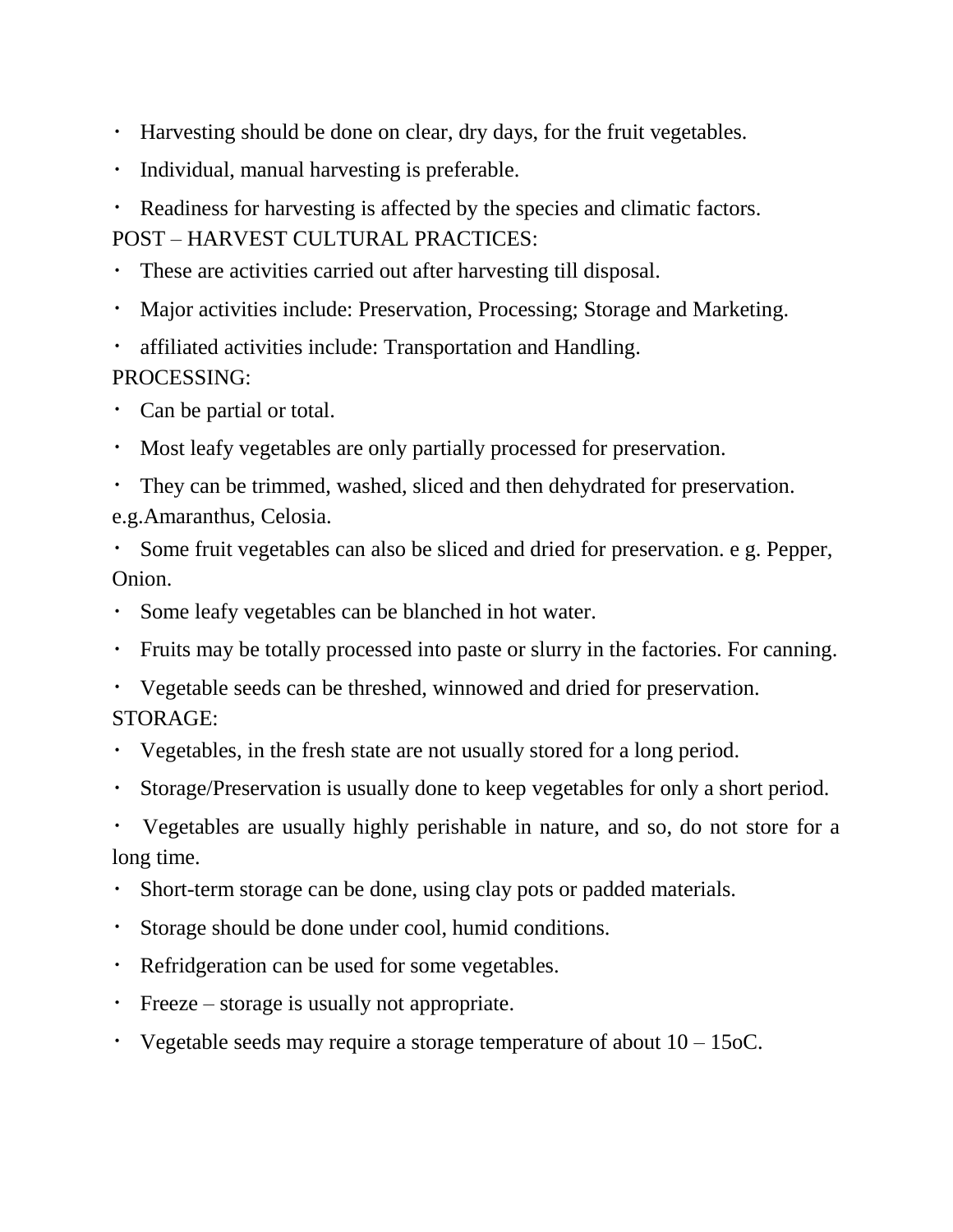#### COURSE CODE: FPT 432

### COURSE TITLE: : CROP PRODUCTION AND PROTECTION TECHNIQUES

# IDENTIFICATION OF MAJOR PESTS AND DISEASES AFFECTING CROP

#### INSECT PESTS AND NATURE OF DAMAGE ON CROP:

The damage done to the crop can be from three main categories:

BITING AND CHEWING: This category of insects consume plants with the aid of their biting and chewing mouth parts. Grasshoppers, Lepidoptera, caterpillars and beetles all consume the whole plants. The quantity of vegetation consumed can be quite high, e.g a single female locust Schistocerca spp. can consume 1.5g of vegetation per day and a swarm of locust covering  $10<sup>K</sup>$  can eat up to 2000 tons of vegetation in one day. Lepidopterans caterpillars are defoliators, they completely eat up the leaves of plants. In addition to stem and leaves, insect pests also eat up the flowers and fruit of crops. Removal of leaves and other vegetative plant tissues interferes with growth and development of crops reducing the photosynthetic surfaces and yield. Damage to flowers and leaves lead to drastic yield reduction of crop.

PIERCING AND SUCKING: Some insect pests belong to Hemiptera and Thysanoptera, having mouth parts which are modified and adapted for piercing and sucking of plant tissue. The Siphonculata and Diptera have mouth parts for piercing and sucking animal tissue.

Piercing and sucking insects do mechanical damage to the tissue they pierce and together with the accompanying loss of plant sap or blood, growth and development of host are seriously affected. In some cases, part of the plant attacked may be distorted and rendered unfit for sale and human consumption. Some sucking insects inject toxic saliva into plant tissue and lead to death of such tissues. When fruits are attacked, it results in blemish, hence reducing the market value of such fruits.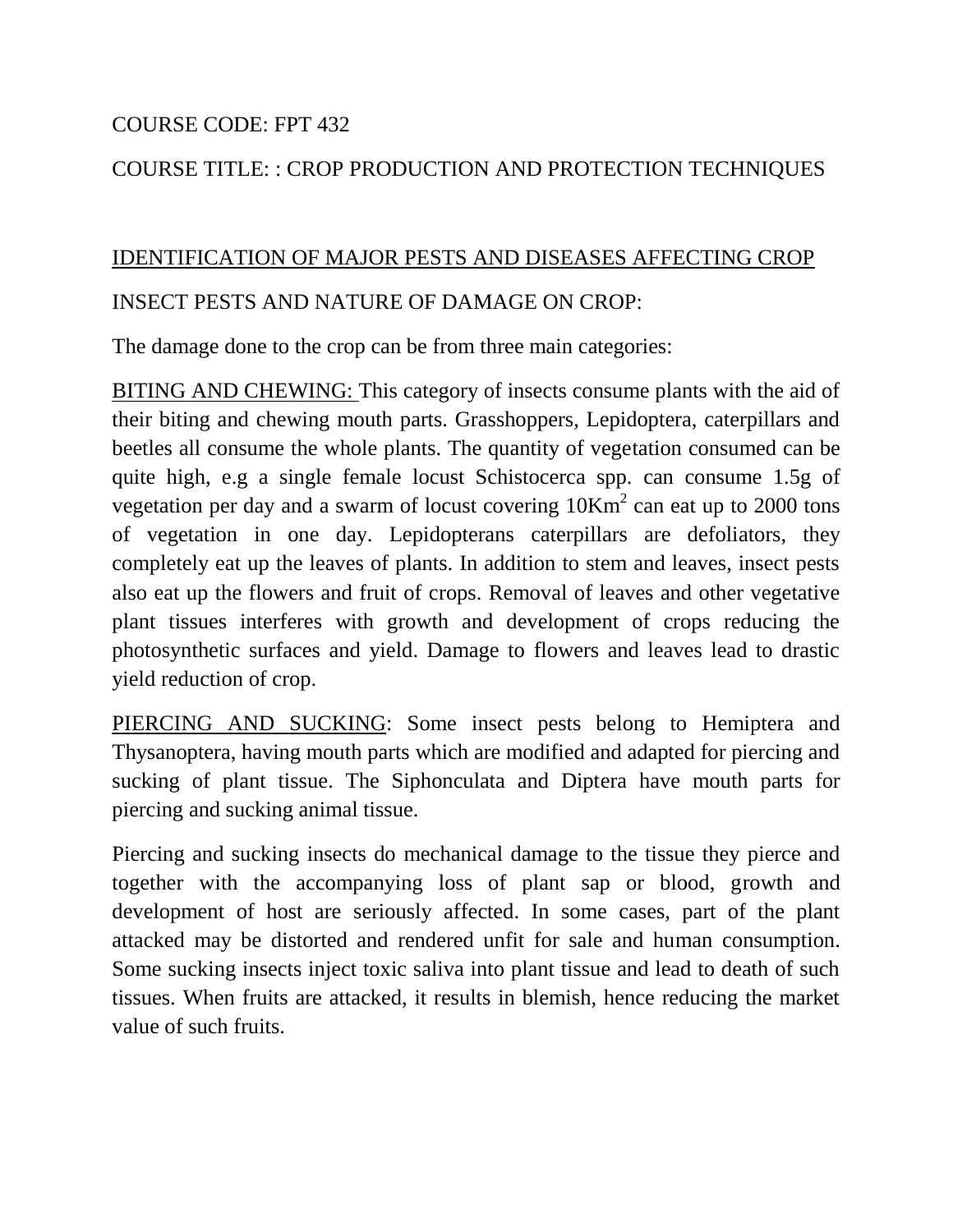Insects like thrips which pierce and suck cowpea flowers cause flower abortion and reduces fruit formation. The damage caused by insects can create room for secondary attack by bacteria, fungi and virus.

Piercing and sucking insects directly transmit viral diseases of crops. Leaf curl of cotton, cassava mosaic diseases, groundnut rosette virus and cocoa swollen shoot viral disease are all examples of viral diseases of which sucking insects act as vectors.

BORING INSECTS: Some insect pest tunnel into the stem and fruits of crops and remain inside the tissues where they consume large quantities of tissue. Such insect pests have mouth parts adapted for biting and chewing. The larvae of most stored products insects like Maculatus, Tribolium spp., Ephestia caultella, e.t.c. belong to this group. Maruca testulalis is a major pest of cowpea, where it bores into the unripe pods, while Sesemia spp. is a stem borer of maize and sugarcane.

### PESTICIDES

Pesticides are chemical substances used to kill, prevent, expel or control pests. To the growers or farmer, pest include insects and mites that damage crops, weeds that compete with field crops for nutrients and moisture, aquatic plants that clog irrigation and damage ditches. Diseases of plants caused by fungi, bacteria and virus, nematodes, snails and slugs, rodents that feed on grains, birds that eat their weight every day in young plant seedlings and grains from field and feedlots as well as from storage.

To the apartment dweller, pest may include filthy annoying and disease transmitting flies, mosquitos and cockroaches, moths that eat woolen beetles that feed on leather goods and infest packaged foods, slugs, snails, aphids, mites, beetles, caterpillars, and bugs feeding on lawns, gardens and ornamentals, termites that nibble away at wooden buildings, e.t.c.

Pesticide is therefore an umbrella term which includesAcaricides (mites), Algicides (Algea), Avicides (Birds), Bactericides (Bacteria), Fungicides (Fungi), Herbicides (weeds), Insecticide (insect), nematicide (nematode), rodenticide (rodents), Molluscides (snails and slugs), Silvicides ( trees and bush), e.t.c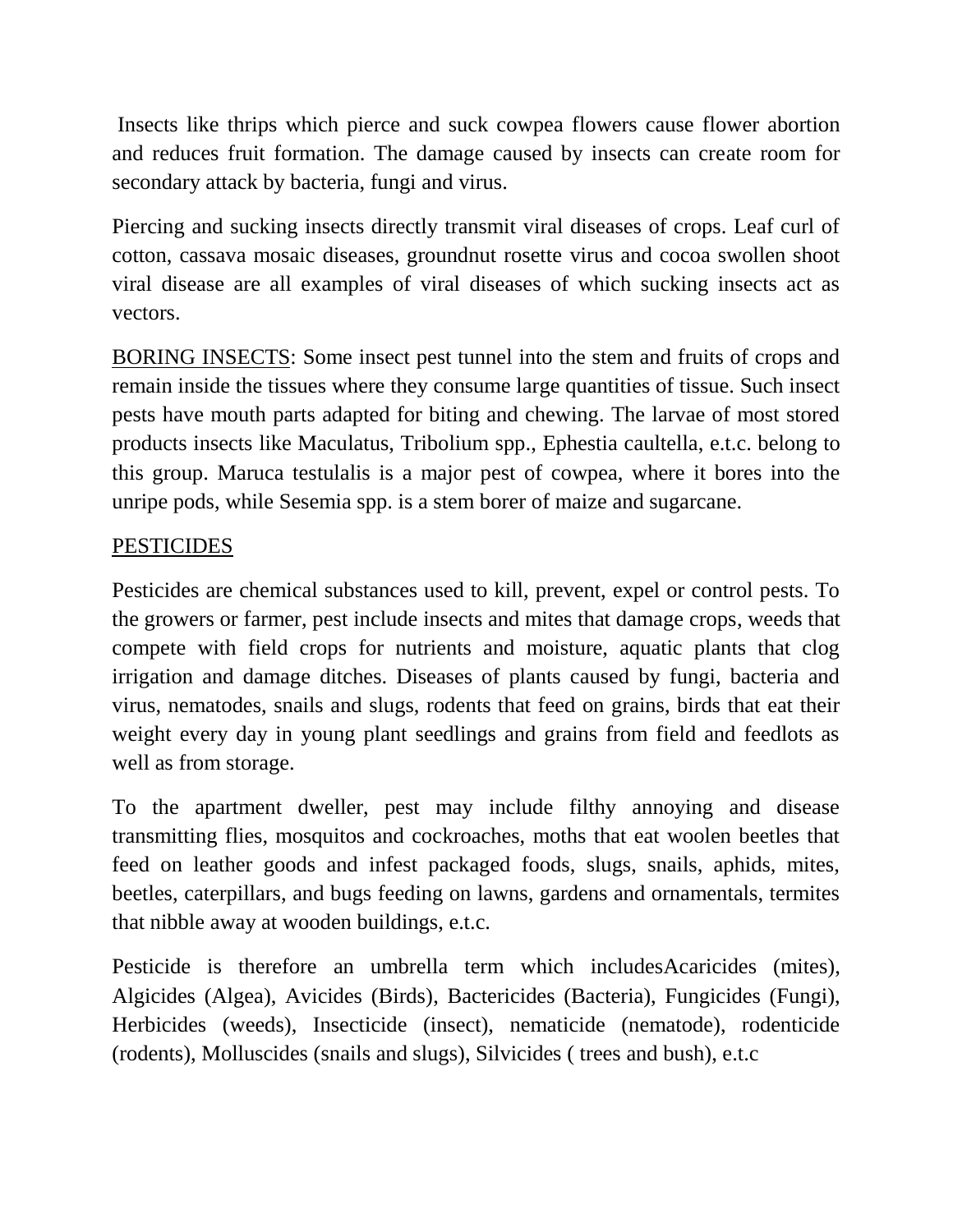# MODE OF ACTION OF CHEMICALS (PESTICIDES)

- 1. CONTACT PESTICIDES: These pesticides are applied to the infected organisms. The pesticide is absorbed through the body surface when the pest is in contact with the treated surface.
- 2. SYSTEMIC PESTICIDES: These are chemicals that are applied to the soil or host plant, and are absorbed into the tissue of the host. Thus, rendering the host poisonous to the pest.
- 3. FUMIGANTS: They are respiratory poison that releases poisonous respiratory gas to the area of application.

# PROCEDURES IN CHEMICAL CONTROL OF INSECT PESTS

- $\triangleright$  Identification of pest
- $\triangleright$  Choice of chemical and application method
- $\triangleright$  Determination of rate of application
- $\triangleright$  Mode of application
- $\triangleright$  Post application sanitation

# PESTICIDE FORMULATION

Pesticide formulation falls into two groups:

- 1. Solid
- 2. Liquid

Each product will have a figure indicating the proportion (percent) of toxicants or active ingredients (ai) in the product.

Solid formation usually has an inert material such as clay, fillers, earth (aluminium silicate), dumice, e.t.c. as a carrier or mixer for the toxicant. While liquid formulation usually has organic liquid as solvents. These solvent are mostly water immiscible. Since most formulation will eventually be applied as aqueous solutions, an agent which help the pesticide to stick to the surface of it's target is added at about 1-2% concentrations.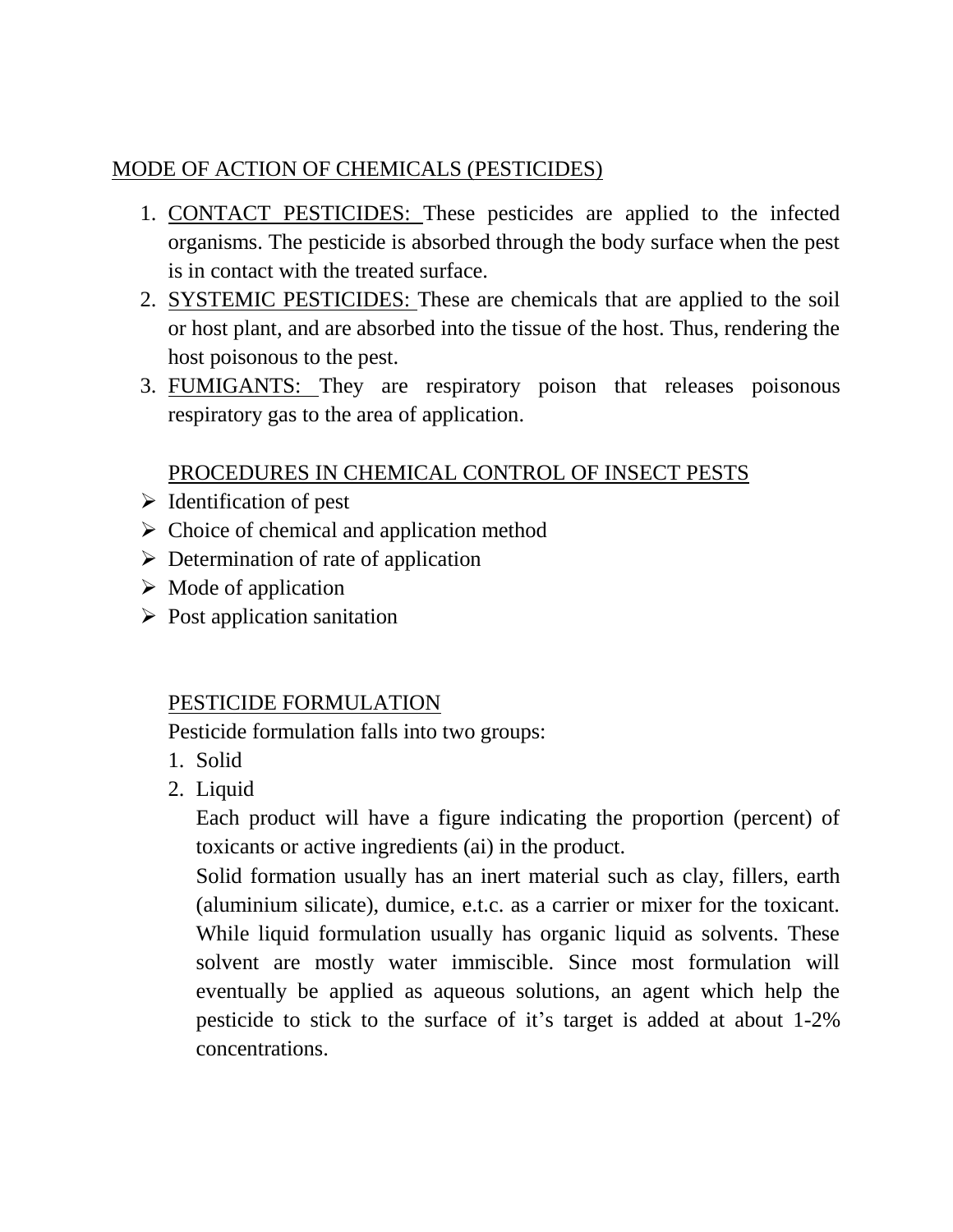### TYPES OF SOLID FORMULATION

- 1. Granules (G): Coarse grained solids suitable especially for incorporation in the soil where it may act as a fumigant or it may enter ground water in other to be taken up by the roots of plants into the sap where toxicant acts on pests.
- 2. Dust: Powder-like formulation suitable for application on the aerial parts of plants. They control pest by contact.
- 3. Wettable Powder (WP): Fine-grained solids with which the aid of the added surfactant into the stable suspension in water and therefore applied to the aerial parts of plants in high volume spray.
- 4. Soluble Powder: It is dissolved in water and is applied as solid dissolved in water.
- 5. Sticky Strips: This is a case in which grease or other sticky materials is applied to a strip of paper, plastic, e.t.c which is impregnated with pesticide.
- 6. Tablets: They are often used where low vapour pressure solid pesticides are to be used for killing pest by fumigation. Constituents of pellet may react with atmospheric moisture to produce toxic gas.
- 7. Capsules (especially slow release capsule): A pellet is coated with a colloidal type material which absorbs moisture when placed in the soil and slowly releases the toxicant into the soil.
- 8. Smokes: In which finely divided solid particles of pesticides are carried on a stream of hot air and other gases, enabling the pesticide to go far in conditions such as the canopies of orchard, trees or into ceiling of warehouses.

# LIQUID FORMULATIONS

- 1. Emulsifiable Concentrates (EC): A toxicant dissolved in an only or organic solvent which is not miscible with water. To this is added detergent or spreader which turns the formulation into an emulsion which can be readily diluted with water for application.
- 2. Miscible Liquid (MC): The toxicant is dissolved in a water miscible organic solvent and this is soluble in water at a suitable dilution for application.
- 3. Small Volume Formation: Including Ultra Low Volume (ULV), Controlled Droplet Application (CDA) and New Electro-dyne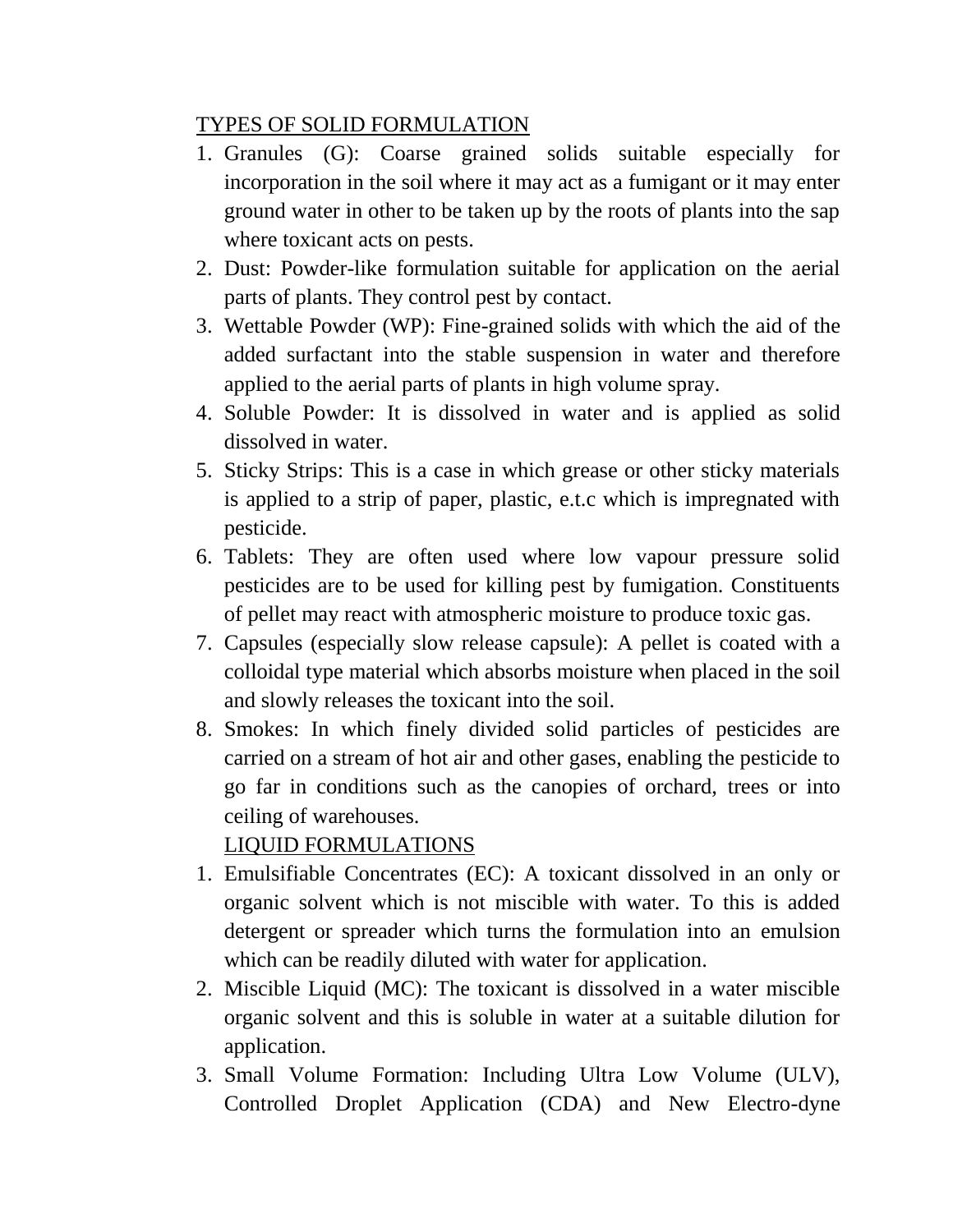Technique (NET). In this formulation, a concentrated formulation based on an oily solvent is applied in a very small quantity without further dilution by that user. The droplets are very small.

SEED DRESSING: This is an important method of using pesticides to protect seeds and other planted materials. Usually a mixture of an insecticide and a fungicide (both being either liquid or solid) is applied to the planting material before placement in the soil to prevent damage caused by pest and thus ensure satisfactory germination and subsequently an adequate crop stand.

#### APPLICATION METHODS AND EQUIPMENTS

The immediate objective of pesticide application is to ensure a contact as intimate as possible between the pesticide and the target pest so that the ultimate aim of killing the pest may be achieved. Thus the choice of appropriate method and equipment is based on some knowledge and understanding of pest's biology and behavior. The characteristics of the overall climate and the immediate environment (temperature, air, humidity, wind speed and direction, solar radiation, e.tc.) are also important points to consider in deciding the choice of method and equipment.

### SPRAYING

Usually water is the diluent for pesticides which may be formulated as any one of the following; emulsifiable concentrates, wettable powder, soluble powder and miscible liquid. Appropriate equipment is used to for the liquid through a variety of nozzles thus increasing the surface area of the liquid may fold. Depending on the amount of liquid spray applied per unit area of crop, spraying may be high in volume (600- 1200/ha) or ultra-low volume in which 51L/ha or less are used.

a. Low-volume spraying is the commonest conventional spraying practice to be found in Nigeria. The sprayer may be motorized or mist blower-type sprayer in which the motor drives a fan which provides a stream of air that both breaks up the liquid pesticides into smaller particles or droplet and propels it to its target, or it